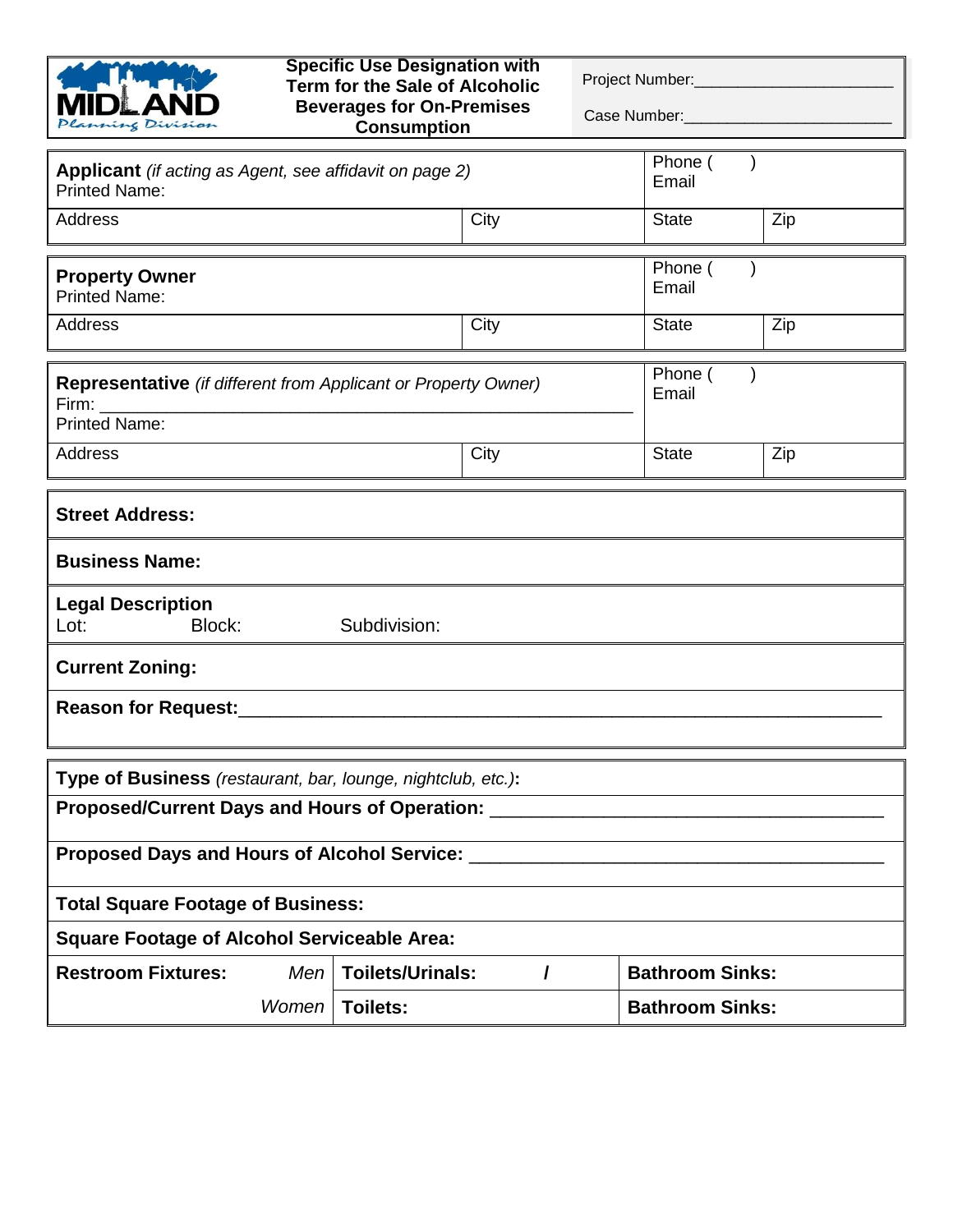| Dimensioned Floor Plan showing:<br>Seating<br>Kitchen (if applicable)<br><b>Total Square Footage</b><br><b>Exits</b><br>Serviceable Square Footage<br>Restrooms<br>Dimensioned Site Plan showing:<br>Parking<br><b>Business Footprint</b><br>Digital Copies of Floor Plan & Site Plan (PDF/JPEG)                                                                                                                                                                                                                                                                                                                            |       |  |  |  |
|-----------------------------------------------------------------------------------------------------------------------------------------------------------------------------------------------------------------------------------------------------------------------------------------------------------------------------------------------------------------------------------------------------------------------------------------------------------------------------------------------------------------------------------------------------------------------------------------------------------------------------|-------|--|--|--|
| <b>Signatures</b>                                                                                                                                                                                                                                                                                                                                                                                                                                                                                                                                                                                                           |       |  |  |  |
| Applicant (signature):                                                                                                                                                                                                                                                                                                                                                                                                                                                                                                                                                                                                      | Date: |  |  |  |
| Applicant (printed):                                                                                                                                                                                                                                                                                                                                                                                                                                                                                                                                                                                                        |       |  |  |  |
| Property Owner (signature):                                                                                                                                                                                                                                                                                                                                                                                                                                                                                                                                                                                                 | Date: |  |  |  |
| Property Owner (printed) :_<br>The Specific Use Designation with Term for the sale of all alcoholic beverages shall be considered officially received in<br>the Planning office only when it has been submitted in <b>full compliance</b> with the provisions of Section 212 of the Texas<br>Local Government Code and the Zoning Code of Ordinances of the City of Midland and when such required items for<br>the application are also received.<br>All materials, including exhibits, submitted in support of an application, or displayed during a public hearing, shall remain<br>the property of the City of Midland. |       |  |  |  |
|                                                                                                                                                                                                                                                                                                                                                                                                                                                                                                                                                                                                                             |       |  |  |  |
| If an agent is authorized by the property owner to file and execute the application on behalf of the property<br>owner, the agent must complete the affidavit below.<br><b>STATE OF TEXAS</b><br><b>COUNTY OF MIDLAND</b>                                                                                                                                                                                                                                                                                                                                                                                                   |       |  |  |  |
| Before me, the undersigned authority, on this day personally appeared ________________________________ who, being by<br>me duly sworn, upon oath says: That (s)he is authorized by __________________________, the owner of the above<br>described property, to fully represent him/her in this application and that (s)he had the legal right, power and authority to<br>sign said owner's name hereto as his/her attorney in fact.                                                                                                                                                                                        |       |  |  |  |
| Authorized Agent (signature)<br>Subscribed and sworn to before me, this ______ day of _________________, 20 ___, to certify which witness<br>my hand and seal of office.                                                                                                                                                                                                                                                                                                                                                                                                                                                    |       |  |  |  |
|                                                                                                                                                                                                                                                                                                                                                                                                                                                                                                                                                                                                                             |       |  |  |  |

NOTARY PUBLIC, MIDLAND COUNTY, TEXAS

**\*\*Application will not be considered for scheduling until reviewed by a planner.\*\***

**Submittal and Fees**

**Items to be submitted with this application form:**

Application Fee – Payable to the 'City of Midland'